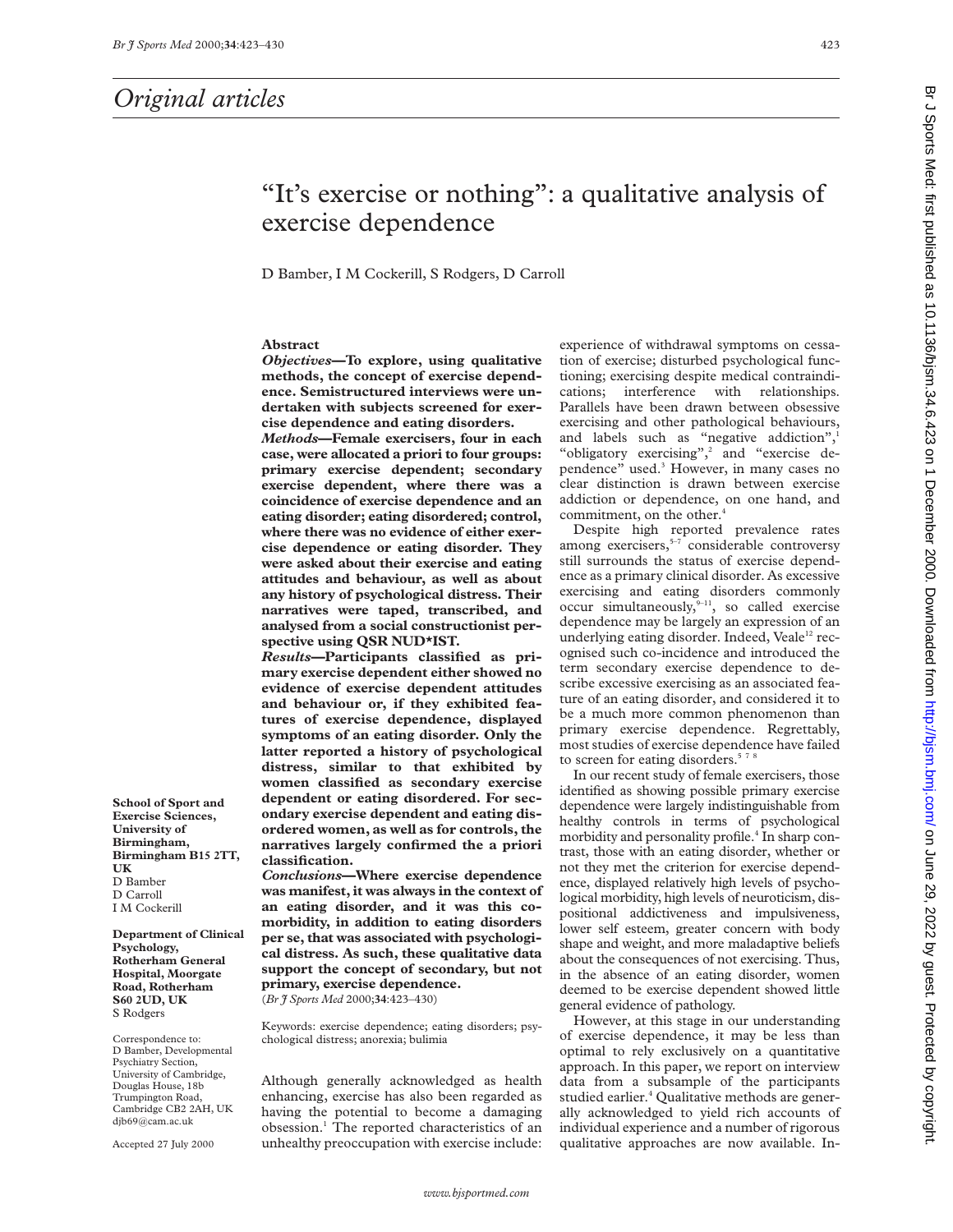creasingly applied in the context of sport and exercise psychology are qualitative approaches based on grounded theory.<sup>13-15</sup> The driving principle of grounded theory is that the concepts that account for participants' interpretations of their experiences must emerge from the data, rather than pre-existing theory.<sup>1</sup> However, because of the authors' awareness of the outcome of their quantitative study of these participants, a qualitative approach based on a constructionist revision of grounded theory<sup>17</sup> would seem preferable to a pure grounded theory approach. The former acknowledges that researchers have a perspective from which they seek to build their analyses, while allowing for further development and progression of theory.18 Thus the constructionist revision of grounded theory approach would enable the researchers to test ideas about exercise dependence based on their previous quantitative analysis, while remaining open to the emergence and exploration of new themes as they arise from the data. The application of qualitative techniques to the study of exercise dependence has been limited to small scale case studies,<sup>19-21</sup> and as yet, there has been no substantial and rigorous qualitative study. The present study applied a rigorous and systematic qualitative approach to enrich further our understanding of exercise dependence, its possible status as a primary clinical disorder, and its connection with eating disorders.

# **Method**

# PARTICIPANTS

The characteristics of the full sample of 194 female exercisers who participated in this study have been described previously 4 . The present analysis focused on a subsample of 16 participants who provided interview data. Mean (SD) age was 29.83 (9.17) years, mean (SD) objectively measured body mass index (BMI) was 22.00 (4.24), and mean (SD) age at menarche was 13.33 (1.48) years. Skinfold thicknesses were taken from three body sites using Harpenden calipers: triceps, abdomen, and suprailium. To estimate percentage of body fat, the Jackson and Pollock<sup>22</sup> formula was used. Mean (SD) percentage body fat was 20.69 (7.62). With regard to ethnicity, 15 participants described themselves as caucasian and one as other. In terms of partner status, 14 were single and two were married or partnered.

In our previous study, <sup>4</sup> participants were allocated on the basis of their responses to the Exercise dependence questionnaire  $(EDQ)^{23}$  and the Eating disorder examination self report questionnaire  $(EDE-Q)^{24}$  to four groups: primary exercise dependence (EX); eating disorder (ED); secondary exercise dependence (BOTH); and control (CON). Full details of these measures and their psychometric properties were provided in our earlier paper. <sup>4</sup> Briefly, scores on the 29 item EDQ can range from 29 to 203, and, in our research, participants were considered possibly exercise dependent if their scores were  $\geq 116$ . As items are scored on a 1-7 point Likert scale, this cut off represents an average cut off score of at least 4 per item-that is, they did not disagree, on average, with such statements as "The rest of my life has to fit around my exercise" and "If I cannot exercise I feel irritable." The EDE-Q is scored using a seven point Likert scale and frequencies of eating disorder related behaviours are assessed by number of days, over the past 28 days, each of the behaviours occurred. Participants were considered to display symptoms of a possible eating disorder if they reported self induced vomiting, four or more objective bulimic episodes (defined as objective overeating with a sense of loss of control), or registered total scores > 60 on items 1–15 and scores  $\geq 32$  on items 29–36.

Four of those interviewed came from the EX group, and a further four each from the ED, BOTH, and CON groups.

# INTERVIEW SCHEDULE

The second stage of the study involved a two part semistructured interview comprising the Eating disorders examination  $(EDE)^{25}$  and the Exercise dependence interview (EXDI). The EDE is a standardised, semistructured, investigator based interview that assesses the specific psychopathology of eating disorders in clinical and non-clinical settings. The EXDI was designed locally to explore any emergent themes with regard to exercise dependence and was developed using a variety of sources: Veale's preliminary criteria for primary and secondary exercise dependence<sup>3 12</sup>; the exercise dependence and eating disorder literature; existing questionnaire measures of exercise dependence26–28; American Psychiatric Association criteria for substance dependence.<sup>29</sup> The EXDI format very much followed that of the EDE and examined the following:

- (1) exercise behaviour for the previous three months;
- (2) exercise cognitions—for example, mental preoccupation with exercise, exercise motives;
- (3) exercise dependence as another behavioural pathology, key features of which may be: ( *a*) the exercise preoccupation causes significant harm—for example, social, occupational; (*b*) evidence of tolerance to increasing levels of exercise; ( *c*) experience of withdrawal symptoms;
- (4) other putative characteristics of dependence, such as engaging in exercise when advised not to for medical reasons;
- (5) effects of being unable to exercise on eating attitudes and behaviours;
- (6) temporal relationships between exercise and eating or dieting behaviour;
- (7) subject's own perceptions of exercise dependence;
- (8) history of psychological illness and treatment received.

Sample questions include the following:

- + How do you feel when you are unable to exercise for any reason? (Probe: How long are you able to go without exercise before you start to feel that way?)
- How would you define or describe exercise dependence?
- $\bullet$  How would you describe your sport or exercise involvement as a child?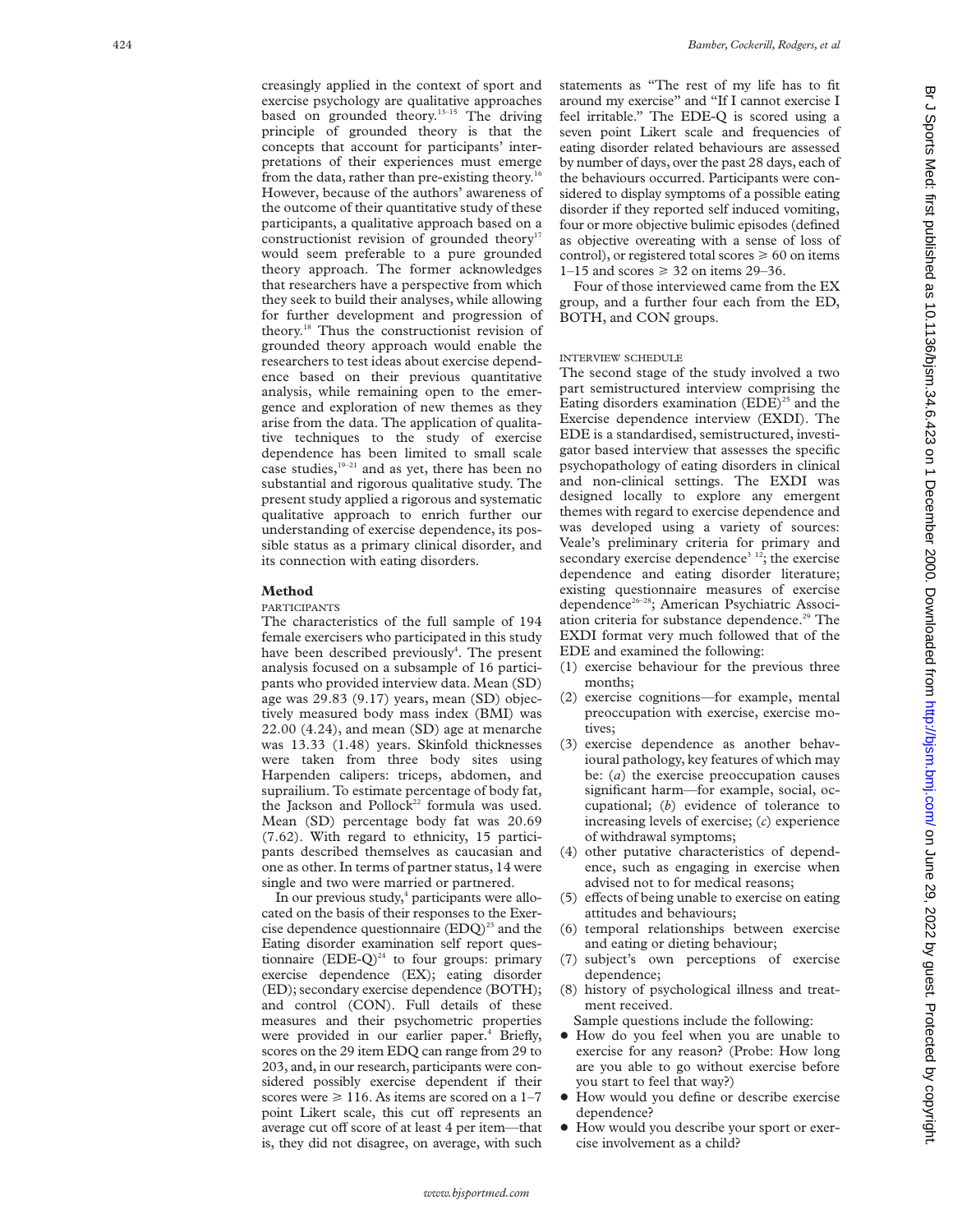+ Have you ever experienced any type of psychological illness? (Probes: Could you describe your experience to me? Can you tell me about any treatment or support you received?)

Reliability of retrospective data is an issue of concern, as information can be forgotten or misinterpreted by participants, particularly those experiencing psychological distress. $36$ However, steps can be taken to improve the accuracy of reporting.<sup>31</sup> To set the time frame and promote accurate recall, each interview began with a detailed discussion of events over the previous three months, working backwards from the date of the interview. Participants made notes on a preprepared calendar, which was used throughout the interview. Further, they were asked in advance to bring their personal diaries, to which they could refer for additional clarification. Detailed probing and use of temporal anchors or "landmarks"—for example, leaving school—facilitated recall of more distant past events and helped place them accurately within their temporal context. Finally, a comprehensive debriefing format was employed for any participants who expressed disordered eating attitudes and behaviours. During the debriefing, participants were also invited to ask any questions—for example, about the nature of the research.

Order of administration of the EDE and EXDI was counterbalanced. All interviews were conducted by the first author who was trained in the administration of the EDE<sup>24</sup> and had also completed a one year training course in counselling skills and theory. Interviews were tape recorded and lasted one to three hours. Full informed consent was obtained in writing before each interview took place.

# DATA PREPARATION AND ANALYSIS

Immediately after each interview, the first author made a journal entry of any initial thoughts or ideas provoked by the interview for example, notes were made on any nonverbal communication or on matters arising from the debriefing process. All tape recorded interviews were transcribed verbatim, resulting in 445 pages of single spaced text, a process that increased intimacy with the data. With the aid of the audio tapes, all 16 transcripts were reread, checked, and edited. Using the scoring procedure described by Fairburn and Cooper,<sup>25</sup> participants' responses to the EDE were carefully coded and eating disorder diagnoses were made or rejected. The specific type of eating disorder was also clarified—for example, anorexia nervosa or bulimia nervosa. An inter-rater reliability study was carried out. The third author, a chartered clinical psychologist, trained in the administration and coding of the EDE, assessed a sample of interviews for eating disorders and possible exercise dependence. Her assessments agreed 100% with those of the first author. Using a master summary sheet, a precis of each interview was made, which included: demographic data; core diagnostic features of eating disorders and exercise dependence; chronology of eating/dieting and sport/exercise involvement; history of psycho-

logical illness and treatment. In addition, if any consistent themes became apparent when reading/listening to the interviews, they were considered noteworthy<sup>32</sup> and added to the summary sheet. Examples of such themes include: "self control"; "comments from coaches"; and "denial/insight." This in depth process resulted in even greater familiarisation with the data. Interview transcripts, postinterview journal entries, and summary sheets were imported into the QSR NUD\*IST 4.0 (Non-numerical unstructured data indexing searching and theorising) software package.<sup>3</sup> Interview transcripts were divided into "text units". For the purpose of this study, each line of text was the most appropriate "text unit" length. Paragraphs were too long for sufficiently detailed analysis, and sentences were inappropriate as participants tended not to talk in discrete sentences. Text units were coded and placed into categories in the index system. The index system is a structure of nodes, containers for information, and ideas about categories. As acknowledged previously, a number of pre-existing assumptions were in place at the outset of the study. This was reflected in the index system, which had an existing framework of nodes for text units that referred to anticipated themes, for example, "withdrawal", "tolerance", and "purging". However, the index system was continually expanded and refined to accommodate emergent themes—for example, text units referring to issues of "self control" occurred very often, and a node was created to contain all relevant text units. Higher order categories were elicited in a hierarchical structure. For example, specific raw data themes such as "When I can't exercise I feel depressed" were grouped into a like category and placed under a general first order theme "psychological response", which in turn was situated under the second order theme "adverse response", the third order theme "withdrawal", and the general dimension "diagnostic criteria: exercise dependence". This process continued until no new themes emerged and theoretical saturation was reached. Again, the third author provided a second opinion at each stage of the analysis, and consensus was reached about the nature and operational definitions of the themes and their position in the index system. Throughout the entire analytical process, an audit trail was kept by means of theoretical memos stored within NUD\*IST.

### **Results**

### THE EX GROUP

Findings from interviews with two of the EX group participants showed generally healthy exercise behaviours and attitudes, accompanied by unproblematic eating. Angie, a 30 year old researcher and part time aerobics instructor, and Maureen, a 27 year old teacher, who had total EDQ scores of 123 and 120 respectively, expressed a broad range of positive reasons for exercising, including: improvements in fitness; physical and psychological well being; weight and shape management; and enjoyment. Both participants, despite reporting some minor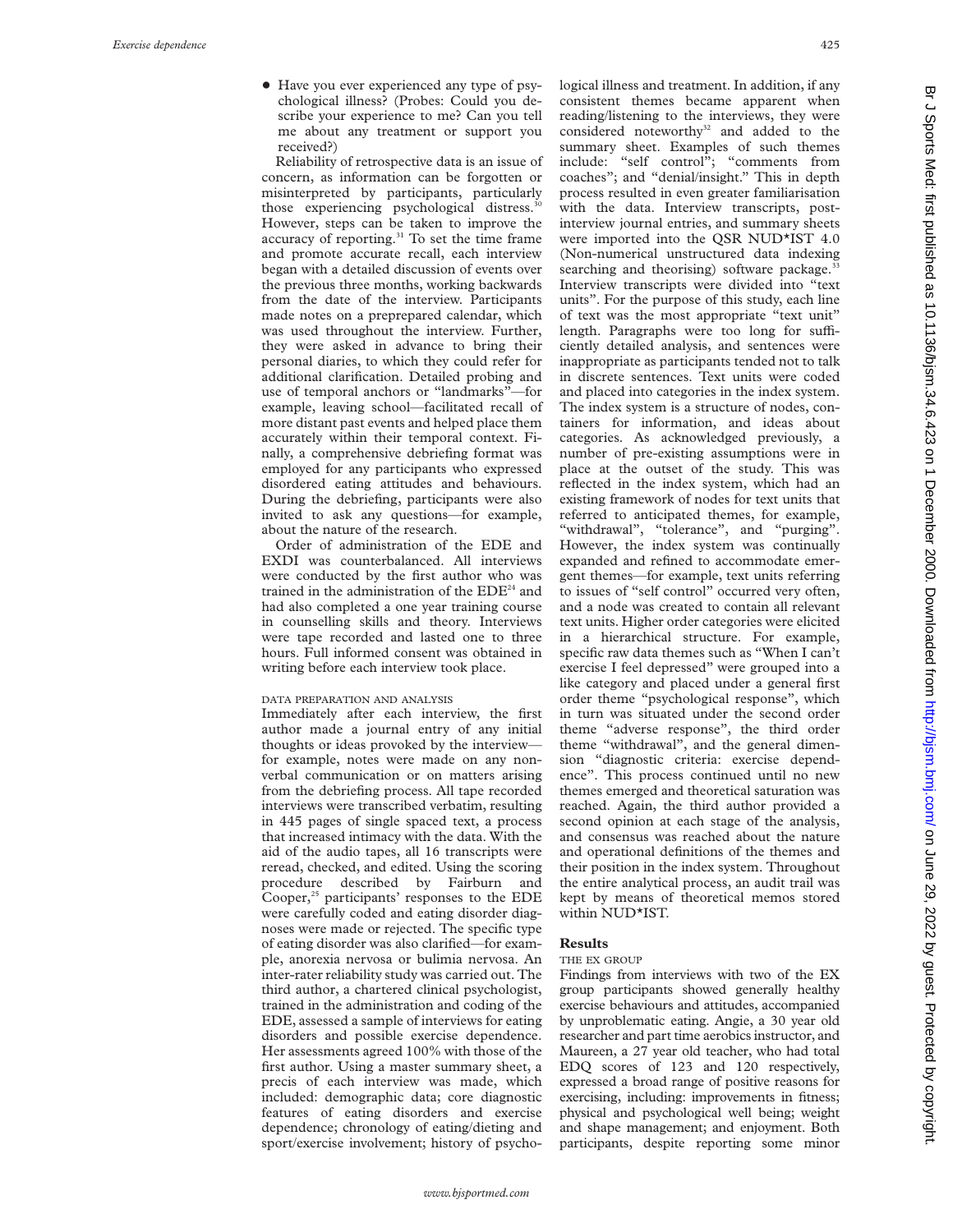disquiet when unable to exercise, such as feeling "a bit fed up" or being less tolerant, did not feel their exercising was a problem. Neither participant's exercising, which comprised three to four sessions weekly for Maureen and five times weekly for Angie, interfered with their work or social functioning, nor would they exercise when medically contraindicated. As Angie explained: "I like the benefits of it, it's certainly been an important part of my life. I'm not addicted to the point where I will exercise come what may, whether it hurts, whether I am sick, whether I'm recommended not to, I won't sacrifice work for exercise."

Both Angie and Maureen were of healthy weight (BMI 22 and 21 respectively) and were not unduly concerned about their diet, although they chose healthier foods. Angie described her eating preferences as follows: "Out of choice I like a fairly low fat diet, but I'm not a strict controller of what I eat, if I'm hungry I'll eat."

In contrast, EX group participant Toni, a 20 year old student and competitive high jumper (EDQ score 135), displayed evidence of problematic exercising and eating attitudes and behaviour. Her food choices were unnecessarily restricted and structured and she was constantly preoccupied with thoughts of food and eating. She exercised daily at a level above that required for her sport and felt unable to go a day without exercising, saying, "I can't stop, I know I can't stop." She admitted that, despite having a BMI of 20 and estimated 16% body fat, she did additional exercise to control her weight. In this case it was particularly difficult to differentiate exercise for performance and exercise for weight control, as weight is also a performance factor in her event. Indeed, she expressed feeling pressured to conform to stereotypical images of athletes in her event and recounted being told by a previous coach that she needed to lose weight for her sport: "I just didn't think I had a weight problem until I started speaking to him . . .he coaches like, all high jumpers will be nine and a half stone and will be able to do the splits both ways, it doesn't matter if you're seven foot or five foot".

Toni did experience a degree of conflict with her social life and work and admitted to returning to training prematurely after illness. However, she also expressed numerous benefits derived from her exercising, including a sense of achievement, enjoyment of being active and outdoors, relief from aggression, and improved concentration.

Annie, a 28 year old single woman, had one of the highest EDQ scores, 167, in the full sample. At interview, she was visibly underweight and registered a BMI of 16.8 (a BMI of <17 is required for a diagnosis of anorexia nervosa). Her exercise habits were extraordinary, with a typical day consisting of rising at five o'clock to ride her exercise bicycle for 32 minutes, followed by 30 minutes of callisthenics and 30 minutes of weight training, after which she would consume a breakfast of bran and water. She took every opportunity to walk, accumulating as many as four hours walking daily. Her afternoons were spent on her part time occupation as a professional horse rider,

for up to two hours daily, in addition to grooming and mucking out. She exercised in this manner every day and could not even consider not exercising, saying, "I can't just drop everything and go and have a day off, that's just uncontemplatible". However, she did admit to fantasising about not having to exercise, "I think it's a dream that I would love to be able to do at one point but at the moment I would not be able to, no way". When asked how she might respond to not exercising she said that she felt she would need counselling, constant reassurance, and her mood would be "filthy". She would restrict her diet to bran cereal and lettuce and would not think that she deserved food. This extreme response highlights Annie's use of exercise as a means of controlling her weight by acting as a compensatory behaviour for eating. For example, she would compute precisely the number of minutes of exercise necessary to enable her to eat a chocolate bar. Her exercise pattern was highly structured with the only variation being horse riding, which was controlled by the owners. Her exercising had completely taken over all other aspects of her life. She no longer worked in the occupation for which she was trained because of her need to exercise; "Its exercise or nothing", she asserted. She was aware of and distressed by the fact that her exercise had become a problem and stated that it was, "...a great bind, I feel it rules my life". Although Annie suffered from joint problems and had been advised to rest, she continued to exercise excessively.

During the interview it was apparent that Annie suffered from a clinical eating disorder, not picked up by the screening questionnaire. Annie continued to deny a conscious fear of loss of control over her eating or fear of weight gain, which may in part explain her relatively low scores on the EDE-Q. It is also possible that her behaviours and thought patterns around food and exercising had become so habitual that they were no longer conscious; she began dieting at age 11. When asked if she has been trying to lose weight she said, "Not consciously...if I eat too much one day then I will compensate and cut back the next." Annie also reported recent occasional binges on alcohol and chocolate, where she would consume half a bottle of whisky and nine chocolate bars. She was extremely distressed by her current state, saying, "I know it will kill me, I know the anorexia will kill me in the end...at some point in the future I will just say, that's it, I've had enough". Annie reported first being anorexic at the age of 13 and subsequently fluctuated between anorexic and bulimic tendencies, reaching her lowest ever weight of 35 kg at the age of 23. She had a history of severe depression and had attempted suicide three times. She had received outpatient treatment, counselling, hypnotherapy, and psychiatric nurse care. At the time of interview, she was on a waiting list for a private eating disorder clinic.

# THE ED GROUP

Ellen, a 22 year old dentist with a BMI of 23, su Vered from bulimia nervosa. Her EDQ score was 111. She exercised no more than once or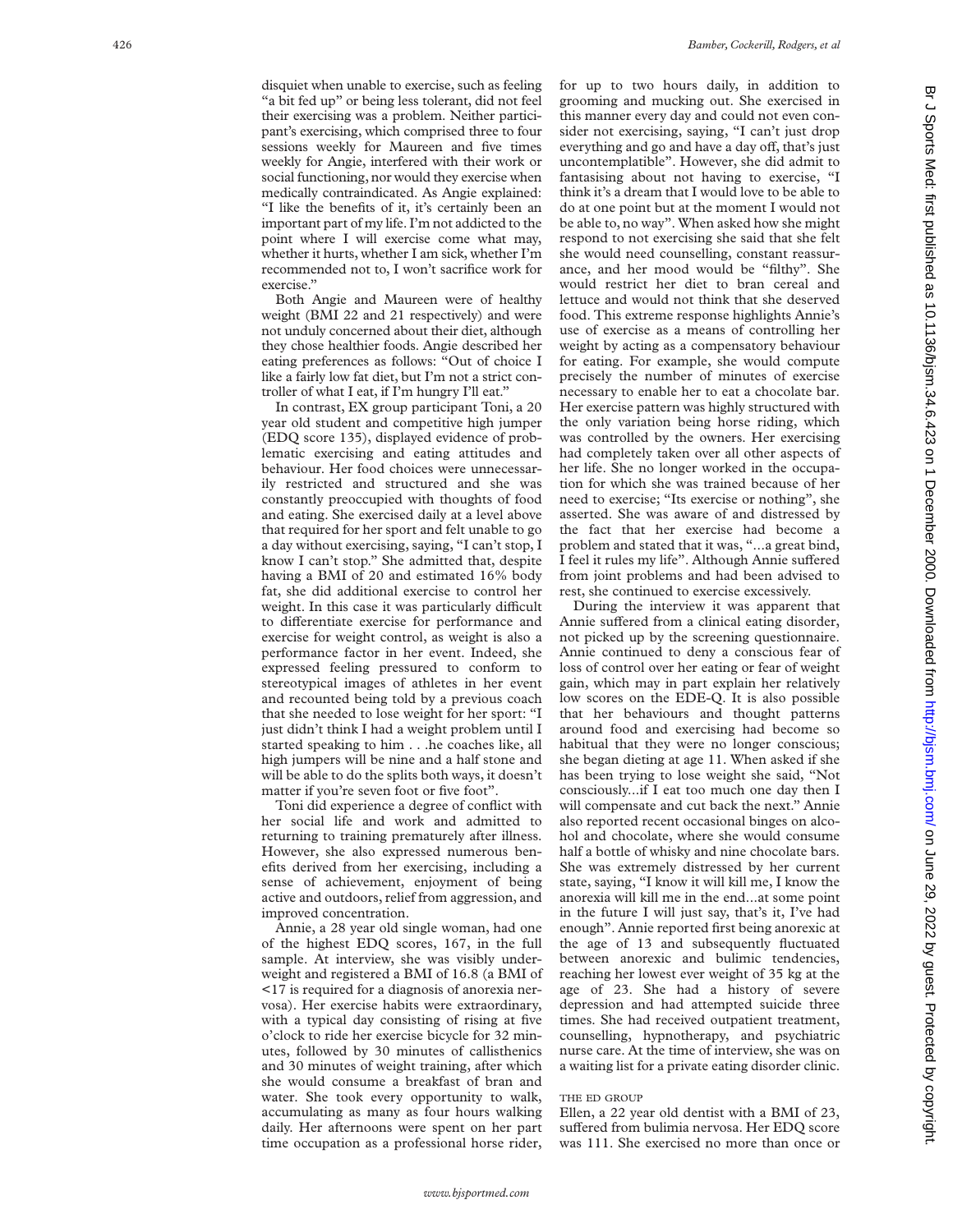twice weekly, remarking, "The exercise is not such a big thing for me really". The interview revealed that she purged using laxatives. Ellen reported having asthma, which, she felt, limited the volume and intensity of exercise she engaged in. She reported only mild mood changes in response to not exercising. She explained that any change was less to do with withdrawal and more to do with missing the positive feelings she experienced after exercise, such as reduced stress and increased wellbeing. To a moderate extent, her eating and exercising were inter-related—for example, she would feel less guilty about eating if she had exercised. However, in other respects, her eating and exercising were independent, "Like if I'm gonna over eat, I'll probably over eat anyway."

Jemma, a shy 36 year old woman, was interviewed at the private eating disorder clinic where she was an inpatient. She had a BMI of 19 and an EDQ score of 109. She had diabetes and reported that her eating problems began when she noticed that not taking her insulin caused weight loss. This coincided with a number of traumatic life events and she began to deliberately manipulate her insulin levels for weight control, and she later developed an eating disorder. She was unable to exercise at the time of interview because of numerous health problems. This was a source of frustration which made her feel, "all weak and feeble"; it also meant that she became socially isolated because she was not socialising with active people. In terms of her reasons for exercising, Jemma emphasised the importance of health, mobility, pain reduction, and feeling less disabled; "It's just nice to feel that your body is more able to do things really." Exercising made her feel stronger, gave her a sense of achievement, and she enjoyed the social aspect. Indeed, rather than using exercise for weight control, she had felt afraid that it might make her gain weight.

Also interviewed from the ED group was Sally, a 42 year old administrator and club runner, who scored 99 on the EDQ and had a BMI of 23. In terms of psychological history, Sally revealed having been an alcoholic in her twenties, with her eating disorder starting when she stopped drinking. Although she was not receiving formal treatment for her eating disorder, she attended regular meetings with Alcoholics Anonymous. Sally reported many positive gains from running, "I find it exhilarating, you get a buzz, and I always feel so much better after exercising, it's sort of like a high." She explained that not being able to exercise may precipitate an episode of overeating. She was aware of the need for fuel to run, "I need to eat to have the energy to run". This implies that her involvement with running may have moderated the severity of her eating disorder. Sally's exercising did not impair functioning in any areas of her life, nor did she experience significant withdrawal when unable to exercise, though she admitted she might feel, " . . .a bit grumpy, down". Although her training was structured, she was happy to take one or two rest days per week.

Emma, a 20 year old undergraduate with a BMI of 24 and EDQ score of 110, suffered from bulimia nervosa. Although she admitted to exercising excessively and vomiting to control her weight, she derived many positive benefits from exercising. For example, as Emma testified, "It just makes me feel generally good all over". She exercised no more than three times a week, often less, and experienced no conflict between her exercising and other areas of her life. When asked how she would feel about not exercising for a week she replied, "I could live with it." Emma constantly referred to difficulties with self control, exemplified by her description of a binge eating episode; "At the time I think, oh sod it I don't care" and "After I've started eating chocolate I can't stop." She was also rather self deprecating, saying, "I'm quite lazy", and "I don't work hard enough". When asked about any current or previous psychological illness, Emma denied any, although did think she was, "a bit of an odd bod".

### THE BOTH GROUP

Jenny was a 46 year old Open University student who scored 139 on the EDQ and had a BMI of 21. She was no longer able to engage in her preferred form of exercise, cycling, because of a back problem, caused, she believed, by a history of cycling 60–80 miles a day when she was anorexic. Vigorous walking had now taken the place of cycling in her life. Her walking pattern was highly regimented: "I go four times a day, I go at half past eight, then I come back and have a rest, then I go again at about half past ten...then I go again at about half past one, and then I go again at half past four."

It was the most salient activity in her daily schedule; "My life tends to fit around the exercise, not the exercise fits into my life." She reported a severe adverse response to exercise withdrawal: "I just feel tied up in a knot really . . .like really tense and agitated and erm, as if I have had something taken away, that's how I feel, I feel really cross and annoyed and something has been taken away that I think is mine . . ."

In addition to extreme anxiety, she reported depression, headaches, blurred vision, lack of concentration, and insomnia when unable to exercise. Indeed, when asked how she would react to not exercising for a week, she said: "I would say you might as well say to me "stop eating", or "stop breathing", because you can't do it . . .I should be really depressed, I should be suicidal I would imagine by the end of it all, I just wouldn't be able to cope . . .without exercising, with the, and the eating, and the weight going on and the anxiety building up, I would get depressed, you would probably have to put me in hospital."

Jenny's eating and exercising were strongly inter-related. Her exercising was used predominantly to control her weight. She had a clinical eating disorder and was taking medication for anxiety and depression.

Meg, a 51 year old legal secretary with an EDQ score of 127 and BMI of 29, had an eating disorder not otherwise specified. She reported having an eating disorder since the age of 16, although it was only recognised at the age of 40. At the time of interview, she was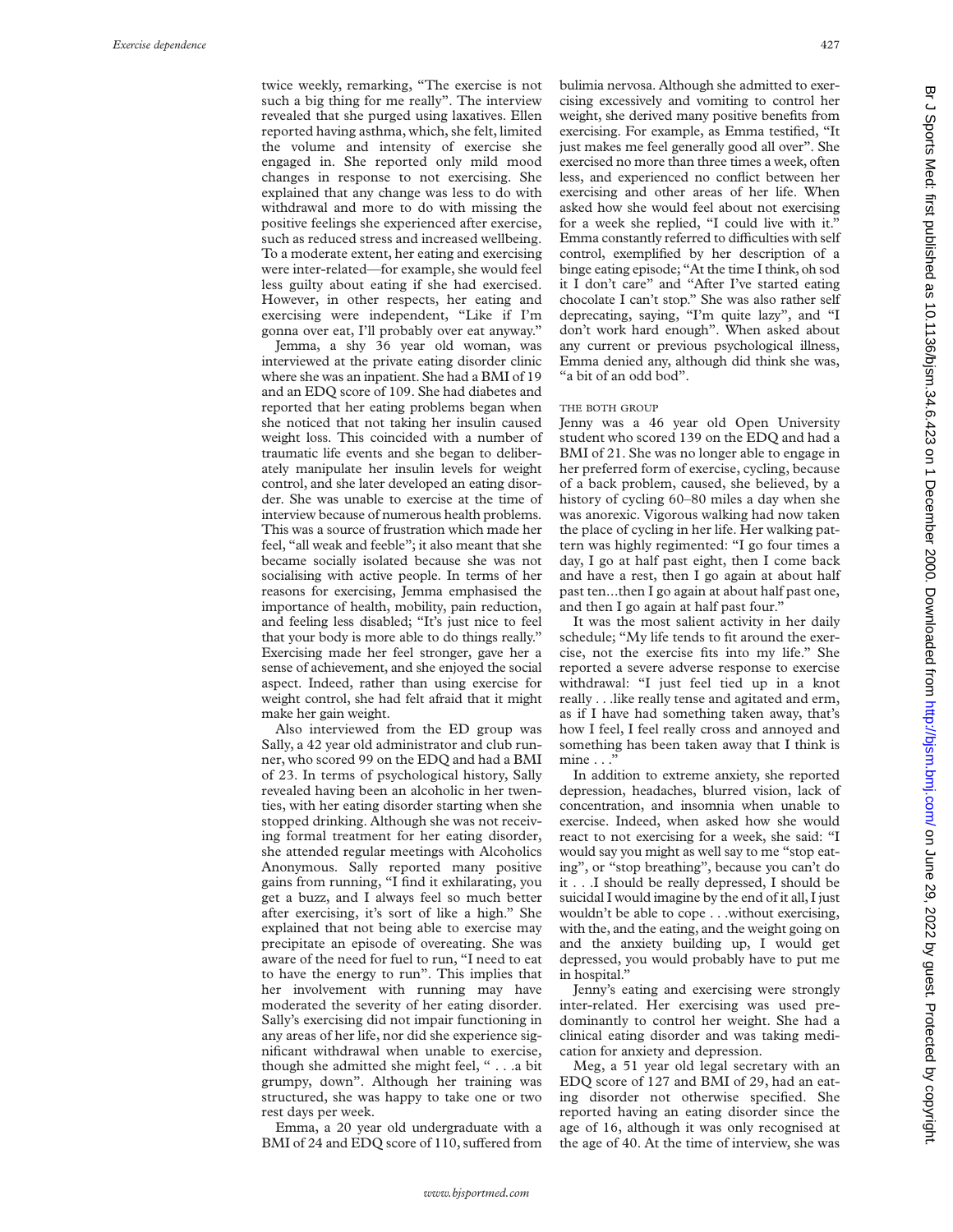seeing a counsellor and was involved in a self help group for eating disorder sufferers. As with Jenny, Meg's exercising was highly regimented. For example, she had to climb up and down the bottom stair every morning. She described her routine as, "very rigid, and I get very upset if I am thrown out by it." If she was unable to exercise she would feel guilty about eating and would simply not eat, "I would allow myself some water to drink and probably that's it." It is possible that her exercising represented a form of self harm, illustrated by the following comment, "I sometimes really push myself and when I am doing that I know its because I am bad, because I have done something that I shouldn't have done . . ." Jenny panicked visibly when asked how she might respond to a week off exercising; she stated, "Oh I felt my heartbeat go up then!" During the interview she began to consider, for what seemed like the first time, that her exercising might be a problem:

"I hadn't realised that I felt that strongly about it until you asked me that question, and that makes me think that maybe the exercise is out of control, out of my control because I don't want to stop it. But I wonder whether, if I wanted to stop it, whether I could, and I just don't know because I don't want to stop it."

Peta and Martine had particularly high EDQ scores (146 and 158 respectively). Both participants showed evidence of eating disorders. Martine, a 21 year old recent graduate and middle distance runner with a BMI of 20, was extremely pale and exhausted looking. She was vague, forgetful, and had difficulty concentrating. Martine's status as a competitive athlete made consideration of the pathological status of her exercising and weight control methods less straightforward, as what constitutes normal behaviour and weight for an athlete can differ appreciably from the general population. However, Martine reported that she increased her training beyond that prescribed by her coach by, for example, adding longer runs, "...purely for fat burning...for the competitions I do I don't need to do that kind of distance." She also admitted to lying to her coach about this extra training. Her exercising was her highest priority:

"I always fit my exercise in no matter what, even if it means not doing something else like going out or making myself late for something because I have got to do my exercise, I am always late for work, terrible."

She felt unable to go a day without exercise and would exercise to prevent anticipated withdrawal symptoms such as anger, irritability, and inability to concentrate. She said she would feel:

" . . .really lethargic and sluggish and wouldn't want to get out of bed in the morning, and I would just feel really crap . . .I would probably just shut myself in my room actually and just be completely anti-social, and probably get fired from work."

Martine would go to extreme lengths to ensure she exercised, stating "...even if it means, I mean, I have been for a run at like three o'clock in the morning before, just to make sure I have done it." Her doctor had advised her to do less exercise but she refused

to cut back. Despite clear evidence to the contrary, Martine maintained that her exercising was not a problem. Ironically, when asked to define exercise addiction she said, "If it takes over your life, then yes, I suppose if it's just like compulsive, you have to do it all the time, every day." At this point she realised she had contradicted herself, saying, "Why didn't I just describe myself?" and began to consider that perhaps she might be, "mildly addicted", though she insisted, "Not excessively in a bad way." Martine continued to deny any current or previous psychological illness. She had seen a college counsellor in the past who told her she had an eating problem. Martine denied this, while exhibiting attitudes and behaviours, such as periodic binge eating and self induced vomiting, characteristic of a bulimic-type eating disorder not otherwise specified.

Peta had a severe case of bulimia. At 40 years of age, she had a BMI of 16 and visibly swollen parotid glands from vomiting up to 20 times daily. Her eating patterns were chaotic and fluctuated between extreme restriction and binge eating. Peta's exercising and eating habits were strongly inter-related:

"If I exercise...it helps me control my eating, ...if I don't do anything I feel heavy and so I feel low and so I'm more tempted to nibble and then a nibble makes me feel guilty so it turns into a binge and then I think why bother anyway? It goes from one extreme to the other."

It seemed that her exercising helped moderate her tendencies to binge by providing a feeling of self control. As Peta stated, exercise "...can make me feel quite in control, make me feel quite powerful over my eating." Peta also confirmed that control of her weight and body shape were primary motives for exercising. Every day was totally structured around her need to exercise, "...that's the foremost thing on my life". A typical day consisted of swimming for one hour followed by one and a half-hours of running and weight training. Her need to exercise caused a great deal of conflict in her personal relationships and she had no other social life; "I would always turn something down if it was going to interfere with my routine." She was constantly preoccupied with her need to exercise and even admitted to feeling extremely agitated during the interview; "I'm feeling really fidgety now because if I sit any longer my bum's going to spread...I've sat down enough for me, for my day." She reported exercising when medically contraindicated. Peta experienced severe withdrawal symptoms when prevented from exercising—for example, apathy, irritability, and an inability to concentrate, and that "I haven't got the right to eat". When asked how she would feel about not exercising for one week, she said she would not do it, "I don't think I could, you'd have to put me in hospital". However, as with Annie, she revealed a very deep desire to rest, saying, ""I'd love to lie down on the settee and watch video after video." She had very poor body image and low self esteem. She described her feelings about her weight as follows, "I feel fat and ugly and I hate myself at the moment, I hate my legs, I hate my bottom, I hate my arms, and I feel horrible." Peta had a 25 year history of an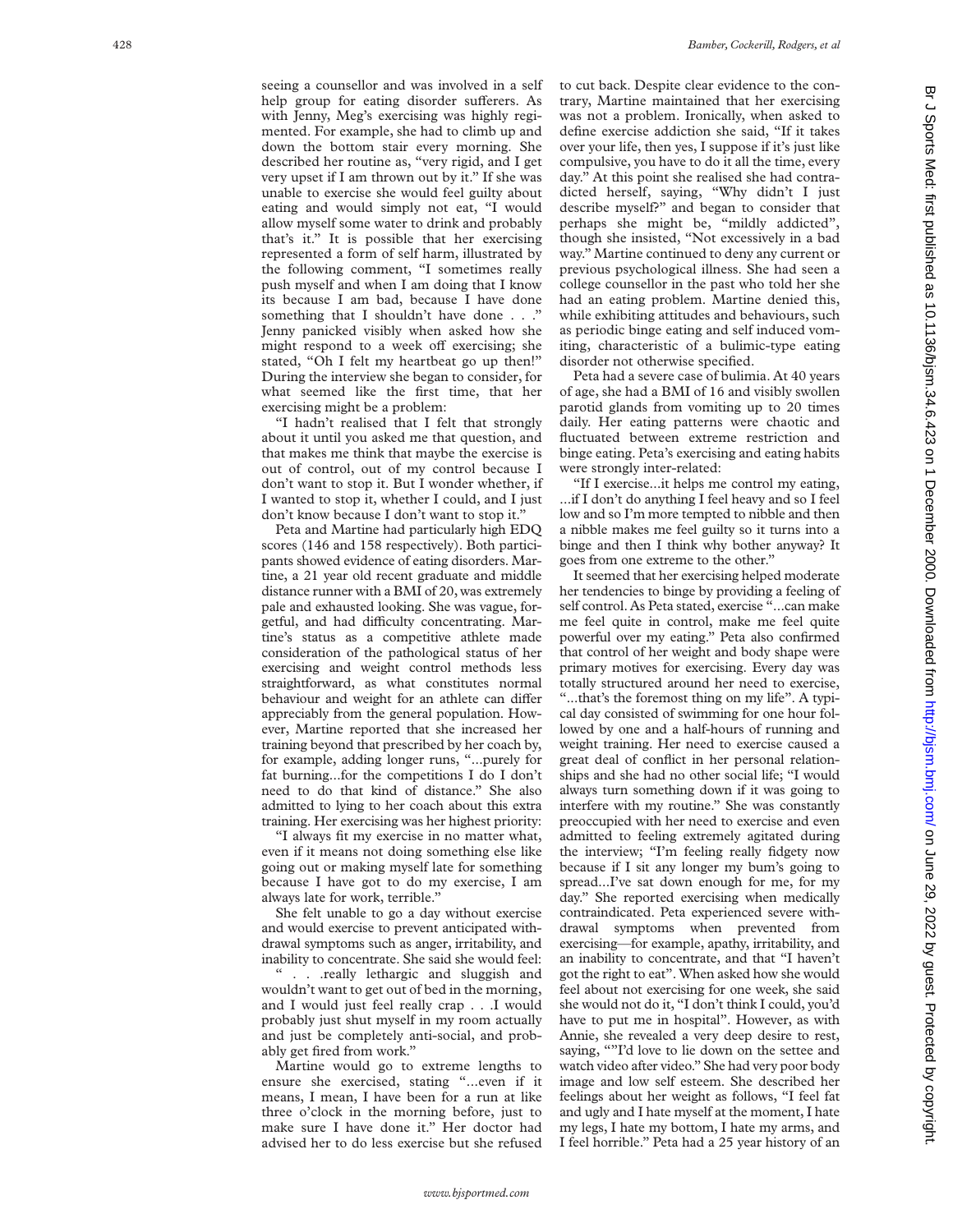eating disorder, excessive exercising, and depression. She had a number of physical health problems as a result of her eating disorder. Her lowest ever weight was 25.5 kg. She reported attempting suicide and had seen a psychiatrist and a psychologist. She had been admitted to an eating disorder unit in the past. She expressed a desperate desire to get over her eating disorder and was considering going into hospital as an inpatient.

# THE CON GROUP

Helena and Harriet were involved in competitive sprinting and hockey respectively. Helena was a 21 year old graduate with a BMI of 21, and EDQ score of 91, who had a very healthy attitude towards her eating, stating, for example, "I just eat until I have had enough to eat, I don't worry about having eaten too much." Similarly, Harriet, a 20 year old undergraduate with a BMI of 22.5 and EDQ score of 92, reported only very occasional subjective overeating which did not bother her, "...because I enjoy eating". Thus, any overeating was not associated with the feelings of guilt and loss of control common among sufferers of eating disorders. Helena and Harriet ranked sporting performance, enjoyment, fitness, and socialising as more important reasons for exercising than weight or shape control. The latter, they explained, occurred as a consequence of exercising but were not the main motive for exercising. Both Harriet and Helena trained regularly, but with a degree of flexibility. They would reduce their training if unwell or injured and were able to miss it occasionally without significant withdrawal symptoms. Neither reported any current or previous history of psychological illness.

Tracy and Gill were recreational exercisers, taking part in aerobic dance classes and gymnasium work. Tracy also used her bicycle daily to travel 15 minutes to the train station. Tracy, a university research fellow, was 33 years of age with a BMI of 25 and EDQ score of 90. Gill, a 27 year old postgraduate, scored 108 on the EDQ and had a BMI of 35. Although both participants had a distinct and fixed exercise routine, this was dictated by class times rather than being self imposed. They were also able to forgo exercise without negative consequences. For example, Gill stated, "It isn't a great huge loss...I am not devastated if I miss one". In fact, she said she could probably go the rest of her life without exercising, "I do enjoy it but it's not the be all and end all". Similarly, Tracy, although feeling slight disappointment at missing her exercise class, commented, "What the heck, it's, you know, a missed class so what?" Neither displayed symptoms of an eating disorder or current psychological illness, although Tracy did report two previous bouts of depression associated with multiple life changes and a bereavement, for which she had seen a psychiatrist and taken antidepressants.

### **Discussion**

In our previous quantitative study<sup>4</sup>, women designated as primary exercise dependent did not show the personality characteristics and levels of psychological distress suggestive of pathology. However, it is possible that the EDQ cut off criterion we used was insufficiently rigorous and that the primary exercise dependence group included women who were not truly exercise dependent. Some support for this emerges from the testimonies of Angie and Maureen. Although both met our cut off criteria on the  $EDQ<sub>1</sub><sup>23</sup>$  there was no evidence of exercise dependence from their interviews. In addition, they displayed no evidence of general psychological distress or morbid personality. In sharp contrast, Annie, also identified as being primary exercise dependent in our earlier study, revealed a history of psychological distress, including depression. It was also clear that her exercise behaviour was problematic; for her, exercise was an all consuming obsession transcending considerations of work and social life. Although not as extreme, Toni displayed similar propensities. Nevertheless, although both Annie and Toni provide evidence of exercise dependence, they also displayed symptoms of an eating disorder, despite not meeting the EDE-Q criterion that we adopted.

However, it is worth noting in this context that all eight participants from the ED and BOTH groups who met our EDE-Q criterion were confirmed at interview to have an eating disorder.

Whereas none of the participants in the ED group showed evidence of exercise dependence at interview, all four participants allocated to the BOTH group did. For example, Jenny exhibited symptoms of psychological distress and reported a severe reaction to exercise withdrawal, which included anxiety, depression, and insomnia. Similarly, exercise was the most salient activity in Peta's life, disrupting personal relationships. She also experienced severe withdrawal symptoms when prevented from exercising, and would exercise when medically contraindicated. Peta had a poor body image and low self esteem and, like Annie in the EX group, reported attempting suicide in the past. No members of the CON group showed signs of either exercise dependence or an eating disorder and, like Angie and Maureen in the EX group, displayed healthy and positive attitudes towards their eating and exercising.

In line with the results of our previous quantitative study,<sup>4</sup> there was no evidence of primary exercise dependence in the narratives of this subsample. Where exercise dependence and psychological distress were manifest, it was always in the context of an eating disorder. As a consequence, it is difficult to attribute the distress evident in selected participants in the EX group and all participants in the BOTH group to exercise dependence. It is equally, if not more, plausible that such distress was symptomatic of eating disorders. Previous research attests to the presence of mood disturbance, such as anxiety and depression, among patients with eating disorders.<sup>34</sup> In summary, our data support the concept of secondary, but not primary, exercise dependence.12 However, it is clear from our previous study and these narratives that not everyone with an eating disorder who exercises has secondary exercise dependence. Indeed, for some with eating disorders, exercise may have